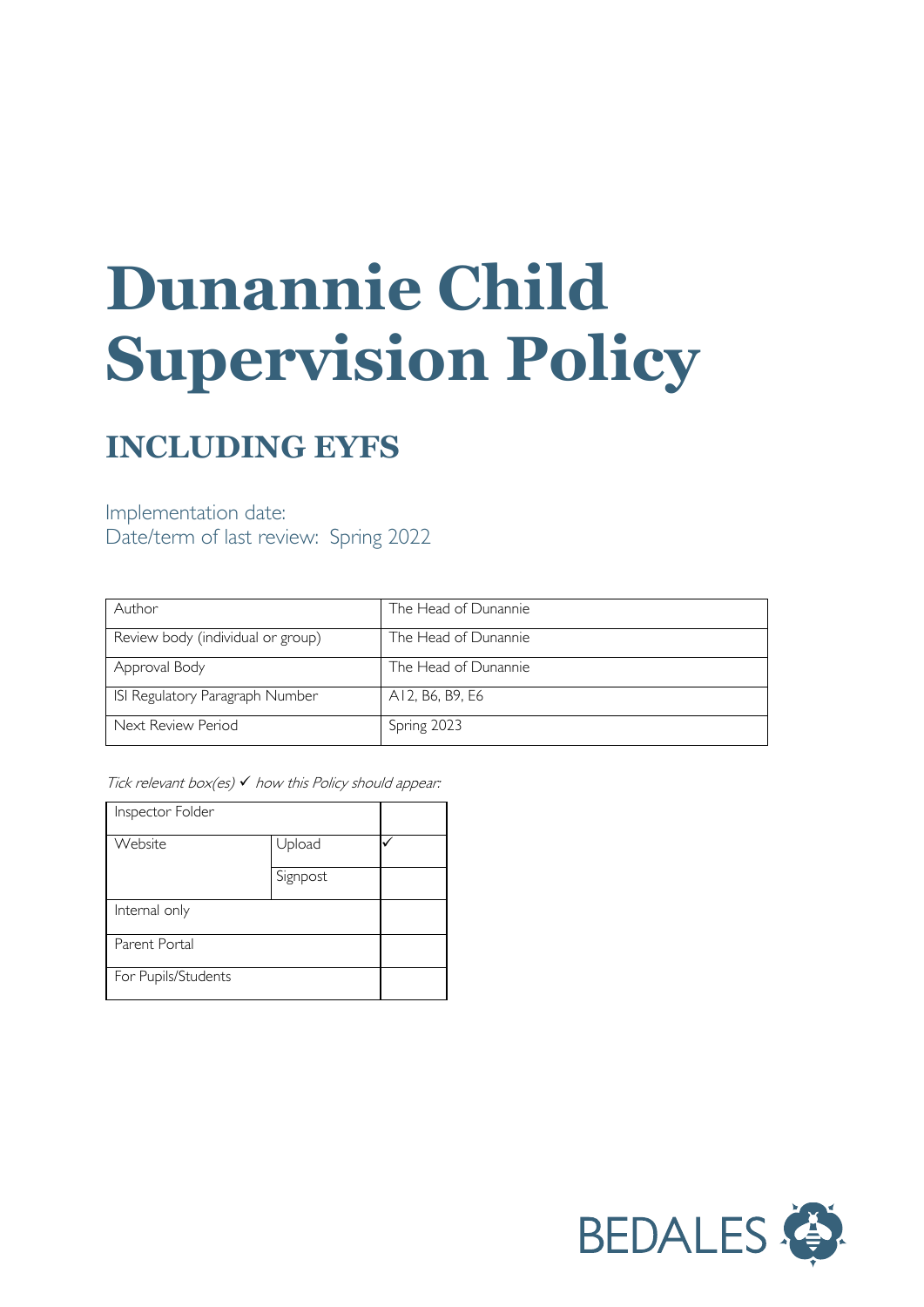## **Dunannie Child Supervision Policy**

#### **Dunannie Child Supervision Policy**

#### **Rationale**

All staff at Dunannie have a duty of care to provide adequate supervision of children at all times. Supervision is one of the key requirements in the prevention of accidents and to injury throughout the school. Staff members require the skills to be able to assess potential risks during supervision and be able to implement changes to supervision to avoid accident or injury. New and supply staff should be informed of potential supervisory risks appropriate to the individual child in a confidential and sensitive way. Extra staff provided for children with additional needs.

#### Aim

- To ensure the safety of children at all times.
- To ensure the potential for accidents and injury to children is reduced.
- To ensure staff are aware of the variables relating to supervision.
- To ensure safety for children when participating in class visits.
- To ensure that staff have the capacity to evaluate supervisory practices and respond appropriately.

#### Implementation

Parents will be asked:

- Personally deliver children to a staff member and ensure a staff member is informed if a child is taken out of school during the school day.
- Inform staff if a person, other than authorised, will be collecting the child or there are changes to the end of day arrangements This can be done via a phone call or email to the office

#### Staff will:

- Ensure that they are familiar with the procedures to be followed when going on class visits with the class – Educational Visits Policy, Health and Safety Procedures, Risk Assessment, Safeguarding Policy
- Be familiar with all safeguarding policies, including playground/orchard procedures.
- Ensure all guidelines and legislation are adhered to.
- Ensure procedures are reviewed and adhered to.
- Ensure a staff member is close enough to children to intervene in the event of any potential issue occurring.
- Ensure that children are not left alone in the playground or the Dunannie buildings.
- Have clear sight lines to all children in the class at all times. Staff must place themselves in a position to 'supervise' as much of the 'whole group' as possible.



#### **2 Dunannie Child Supervision Policy**